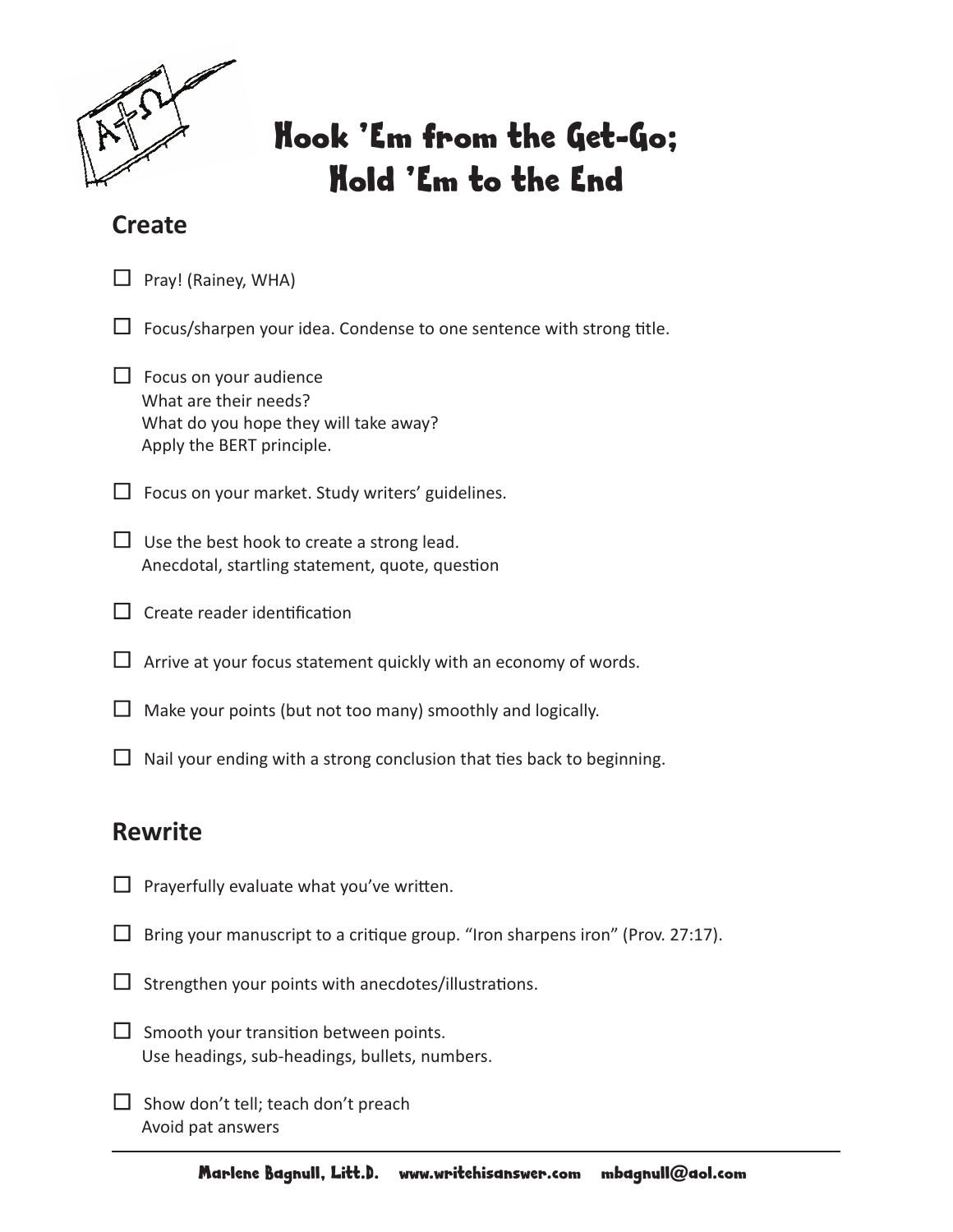#### **Edit**

- $\Box$  Resist temptation to submit it too soon. Let it cool!
- $\Box$  Tighten cut away the clutter. Wordiness, redundancy, qualifiers
- $\Box$  Eliminate long, confusing sentences and incomplete sentences.
- $\Box$  Paragraph length varied. Create valuable white space.
- $\Box$  Check sentence structure, especially beginnings & endings.
- $\Box$  Look for inconsistencies in punctuation.
- $\Box$  Replace passive voice with active wherever possible
- $\Box$  Avoid repetition except for emphasis.
- $\Box$  Use a variety of words, but don't tiptoe through the thesaurus.
- $\square$  Don't write about the heads of your readers or down to them.
- $\Box$  Replace adverbs with strong verbs.
- $\Box$  Use concrete, colorful words.
- $\Box$  Avoid cliches like the plague!
- $\Box$  Double-check quotes, statistics, and facts. Reference properly. Obtain permission when needed.
- $\square$  Scripture accurately quoted and referenced. Note translation. Is it periodical's preferred translation? Do NOT prooftext. "Correctly handle the word of truth" (2 Tim 2:15 NIV). "Twelve Rules for Use of Scripture"
- $\Box$  Do NOT depend on spell-checkers
- $\Box$  Read aloud even backwards!

Prayerfully submit.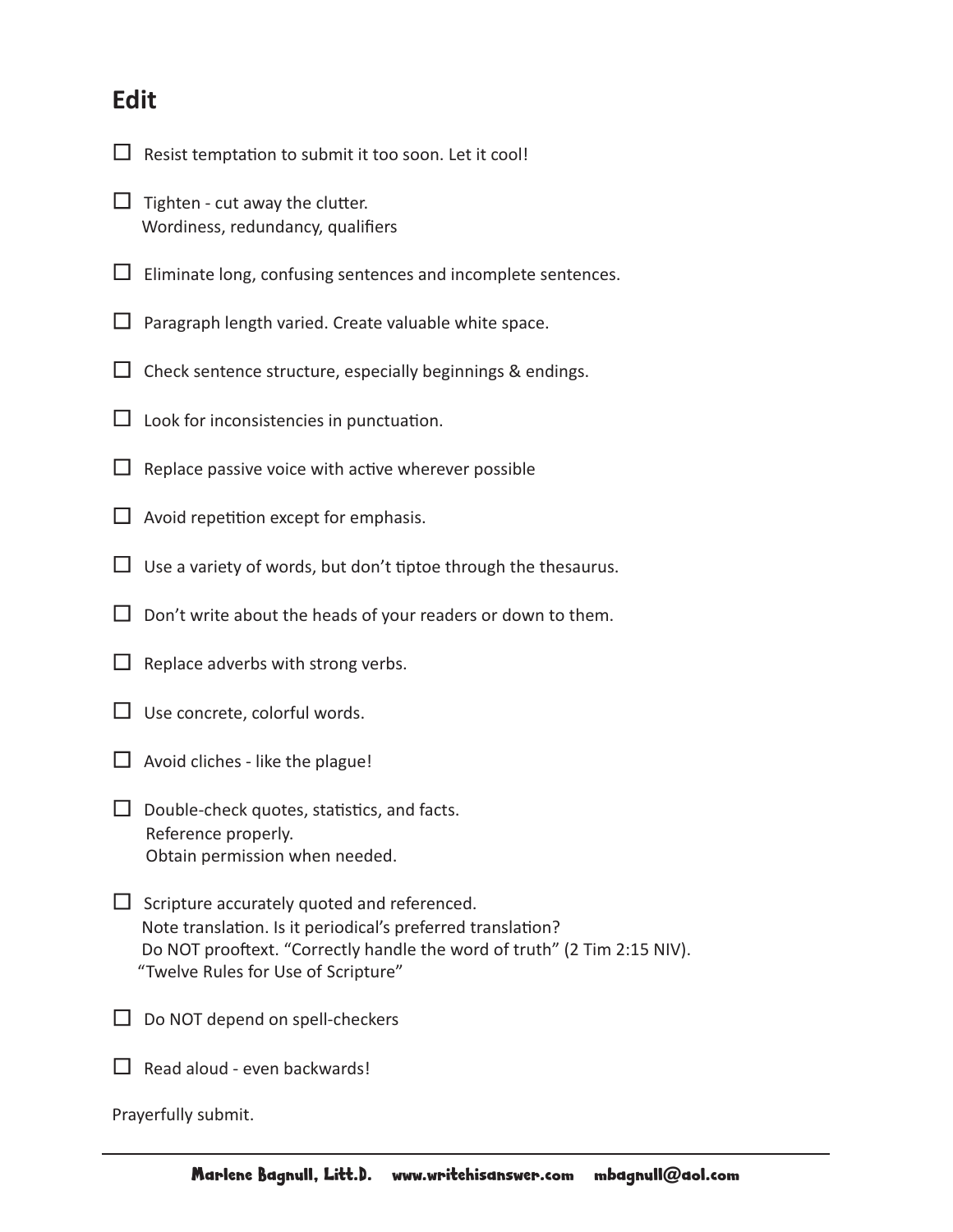

## Twelve Rules for the Use of Scripture

1. Know your intended market. You need to know what translation they prefer, the method they use for referencing Scripture, and how much Scripture they normally include in their articles.

2. Use printed Scripture sparingly. Unfortunately if you use more than several quotes, you eliminate about 90% of your markets. Also avoid long quotations. Quote only that part of a verse that is necessary. When most readers come to a long quotation, they skip or skim over it. If your quote will run more than 3-4 lines, it's best to put it in your own words with a note in parenthesis (see reference).

3. Be very careful not to prooftext or take Scripture out of context. "Know what his Word says and means" (2 Tim. 2:15 TLB). Be a workman who "correctly handles the word of truth" (2 Tim. 2:15 NIV).

4. Quote accurately—never from memory. Be especially careful with punctuation. Do not follow capitalization in Scripture that is in poetic form unless you type it in poetic form in your manuscript. Do not change capitalization of pronouns referring to God. Leave it as it is in the version you are quoting from unless you are writing a book and note change on credits page. (Most publishers prefer using lower case for pronouns referring to God.)

5. Reference properly. Although the style varies some among the different houses, the most accepted practice is to include the reference in parenthesis after the printed Scripture followed by your period (see example in #3). Very few magazines put the reference in a footnote. Generally titles of books of the Bible are abbreviated in references in parenthesis but written out in text. Use semi-colons to separate multiple references (Gen. 2:16; Jer. 29:11), commas or hyphens to separate verses (Rom. 8:31-32, 34-39), and an e/m dash for a block of Scripture between chapters (Rom. 9:30—10:4). Use Arabic not Roman numerals for multiple books (1 Chron. 28:20 not I Chron. 28:20).

6. Choose your translation or paraphrase carefully. Be aware of the preferences (or requirements) of your intended market. Don't be hesitant to use other than your favorite version. Look up your reference in several Bibles and choose the one that will be clearest to your readers.

7. ALWAYS identify the translation or paraphrase you are using. In most cases you will use an abbreviation (see the example in #3).

8. If you quote only from one translation/paraphrase, at the end of your manuscript say: "All Scripture is from the \_\_\_\_\_\_\_\_\_\_\_\_\_."

9. Normally your quotation is introduced with a comma unless it flows into your sentence. Examples: I recalled the familiar words, "For God so loved the world"" (Jn. 3:16 TLB). I can experience "the power of the life-giving Spirit" (Rom. 8:20 TLB).

10. When the Scripture you are using is already in quotation marks, use double quotes. Example: "'I am the true Vine'" (Jn. 15:1 TLB) unless your quotation is more than eight lines and is set off from the text in a block quotation.

11. Use ellipses (3 periods . . . ) with a space before and after each dot for anything you leave out in the middle of a quote. House rules may vary, but in most cases you do not need to use ellipses if you omit the beginning or end of a Scripture verse. Use brackets around any of your own words that you include in a quotation.

12. Endeavor to follow the advice Discipleship Journal gives to their writers: "Encourage personal application of Scripture."